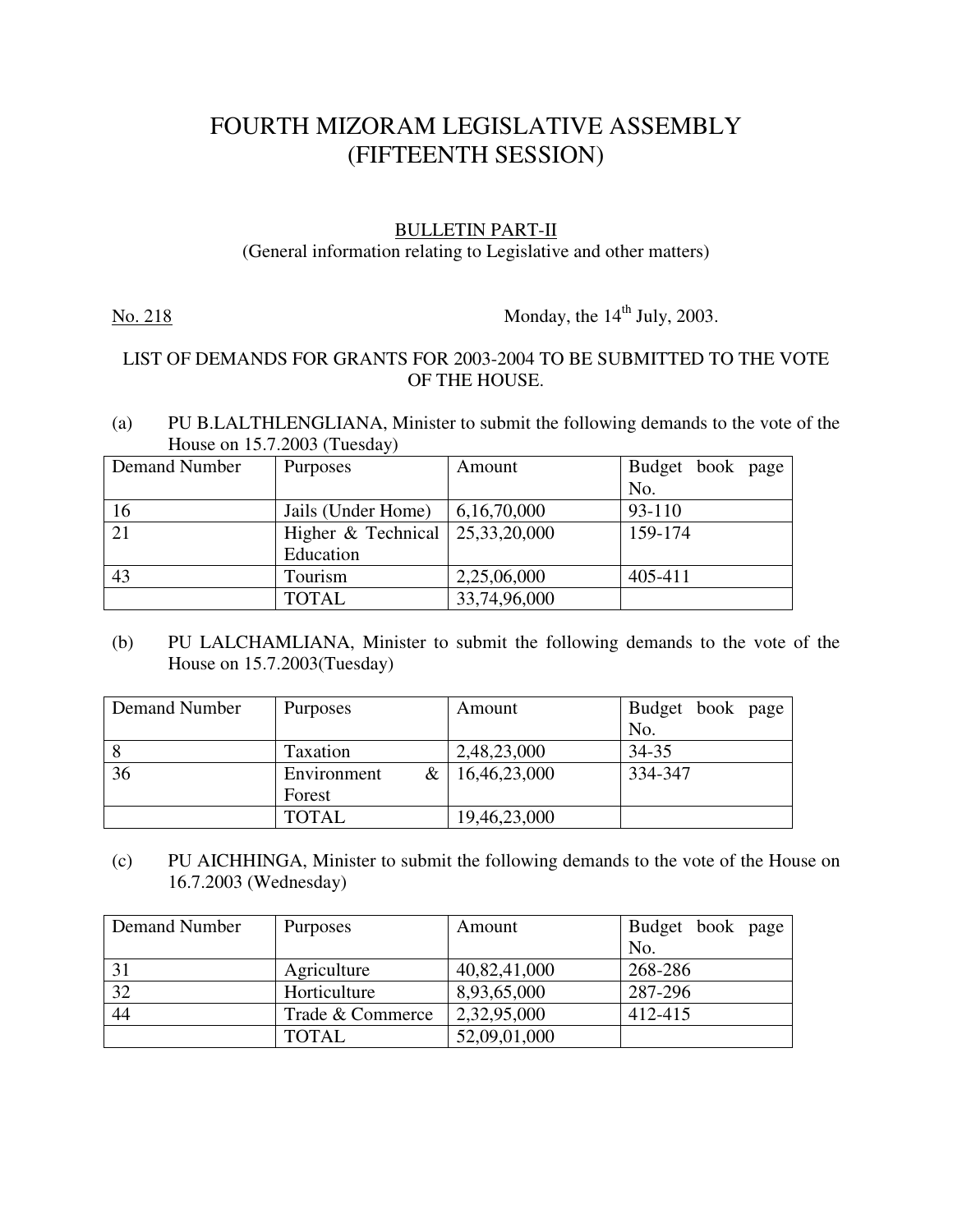(d) PU RUALCHHINA, Minister to submit the following demands to the vote of the House on 16.7.2003 (Wednesday)

| Demand Number | Purposes           | Amount                          | Budget book page |
|---------------|--------------------|---------------------------------|------------------|
|               |                    |                                 | No.              |
| 18            | Printing<br>&      | 4,58,81,000                     | 118-120          |
|               | Stationery         |                                 |                  |
| 22            | &<br><b>Sports</b> | Youth $\vert 3,23,99,000 \vert$ | 175-182          |
|               | Services           |                                 |                  |
| 33            | &<br>Water<br>Soil | 6,00,65,000                     | 297-304          |
|               | Conservation       |                                 |                  |
|               | <b>TOTAL</b>       | 13,83,45,000                    |                  |

(e) PU F. MALSAWMA, Minister to submit the following demands to the vote of the House on 7.7.2003(Thursday)

| Demand Number  | Purposes                         | Amount       | Budget<br>book page<br>No. |
|----------------|----------------------------------|--------------|----------------------------|
| $\overline{4}$ | Administration<br>of<br>Justice  | 3,01,93,000  | $11-22$                    |
| 12             | Parliamentary<br><b>Affairs</b>  | 18,86,000    | 57-58                      |
| 24             | Medical & Health<br>Services     | 57,56,30,000 | 193-220                    |
| 26             | Information<br>$\&$<br>Publicity | 2,99,25,000  | 232-239                    |
|                | <b>TOTAL</b>                     | 63,76,34,000 |                            |

(f) PU K. SANGTHUAMA, Minister to submit the following demands to the vote of the House on 17.7.2003 (Thursday)

| Demand Number | <b>Purposes</b>     | Amount                    | Budget book page |
|---------------|---------------------|---------------------------|------------------|
|               |                     |                           | No.              |
| 28            | $\&\perp$<br>Labour | $\vert 2,15,92,000 \vert$ | 243-247          |
|               | Employment          |                           |                  |
| 42            | Transport           | 16, 19, 38, 000           | 397-404          |
|               | <b>TOTAL</b>        | 18,35,30,000              |                  |

(g) PU K. VANLALAUVA, Minister to submit the following demands to the vote of the House on 17.7.2003 (Thursday)

| Demand Number | <b>Purposes</b> | Amount      | Budget book page |
|---------------|-----------------|-------------|------------------|
|               |                 |             | No.              |
|               | Excise          | 6,73,12,000 | 31-33            |
| 23            | Art & Culture   | 3,42,91,000 | 183-192          |
| 35            | Fisheries       | 2,21,35,000 | 327-333          |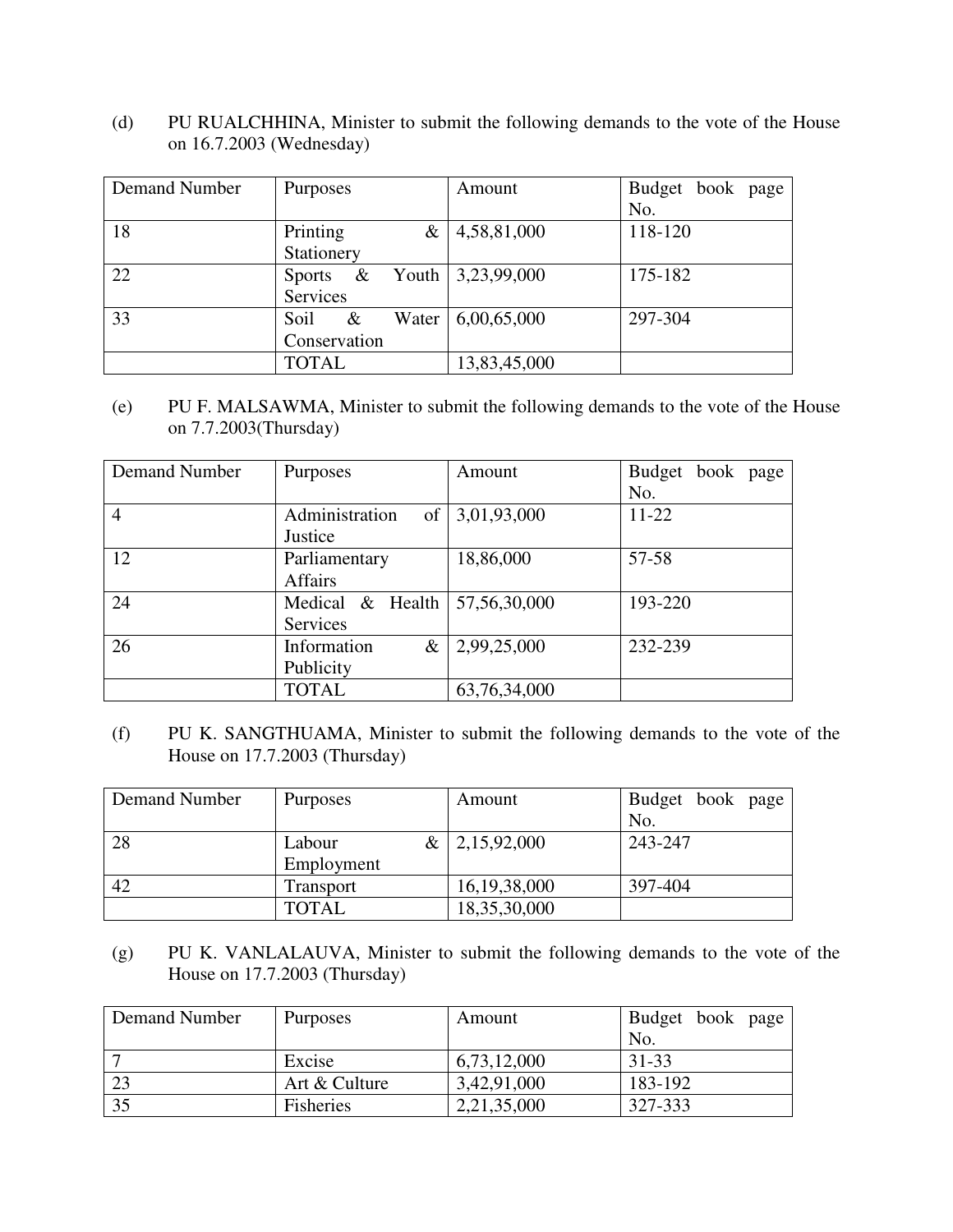| 101112<br>. <i>.</i> |
|----------------------|
|----------------------|

(h) Dr. R. LALTHANGLIANA, Minister to submit the following demands to the vote of the House on 21.7.2003 (Monday)

| Demand Number | Purposes                 | Amount           | Budget book page |
|---------------|--------------------------|------------------|------------------|
|               |                          |                  | No.              |
| <sup>20</sup> | <b>School Education</b>  | 152, 18, 45, 000 | 132-158          |
| 38            | <b>Rural Development</b> | 28,04,55,000     | 358-367          |
|               | <b>TOTAL</b>             | 180,23,00,000    |                  |

(i) PU C. LALRINSANGA, Minister to submit the following demands to the vote of the House on 21.7.2003 (Monday)

| Demand Number | Purposes           | Amount        | Budget book page |
|---------------|--------------------|---------------|------------------|
|               |                    |               | No.              |
| $-11$         | Secretariat        | 22,10,40,000  | $46 - 56$        |
|               | Administration     |               |                  |
| 17            | Civil<br>Food<br>& | 88,26,42,000  | 111-117          |
|               | Supply             |               |                  |
| 37            | Co-Operation       | 3,86,20,000   | 348-357          |
|               | <b>TOTAL</b>       | 114,23,02,000 |                  |

(j) PU R. TLANGHMINGTHANGA, Minister to submit the following demands to the vote of the House on 22.7.2003 (Tuesday)

| Demand Number | Purposes              | Amount                     | Budget book page |
|---------------|-----------------------|----------------------------|------------------|
|               |                       |                            | No.              |
| 16            | (Excluding<br>Home    | 102,87,52,000              | 93-110           |
|               | Jail)                 |                            |                  |
| 27            | Council  <br>District | $\vert 52,53,00,000 \vert$ | 240-242          |
|               | Affairs               |                            |                  |
| 29            | Social Welfare        | 14,89,30,000               | 248-264          |
|               | <b>TOTAL</b>          | 170,29,82,000              |                  |

(k) Er. K. THANGZUALA, Minister to submit the following demands to the vote of the House on 22.7.2003 (Tuesday)

| Demand Number | <b>Purposes</b> | Amount       | Budget book page |
|---------------|-----------------|--------------|------------------|
|               |                 |              | No               |
| 40            | Industries      | 16,55,90,000 | 377-392          |
| -41           | Sericulture     | 4,08,47,000  | 393-396          |
|               | <b>TOTAL</b>    | 20,64,37,000 |                  |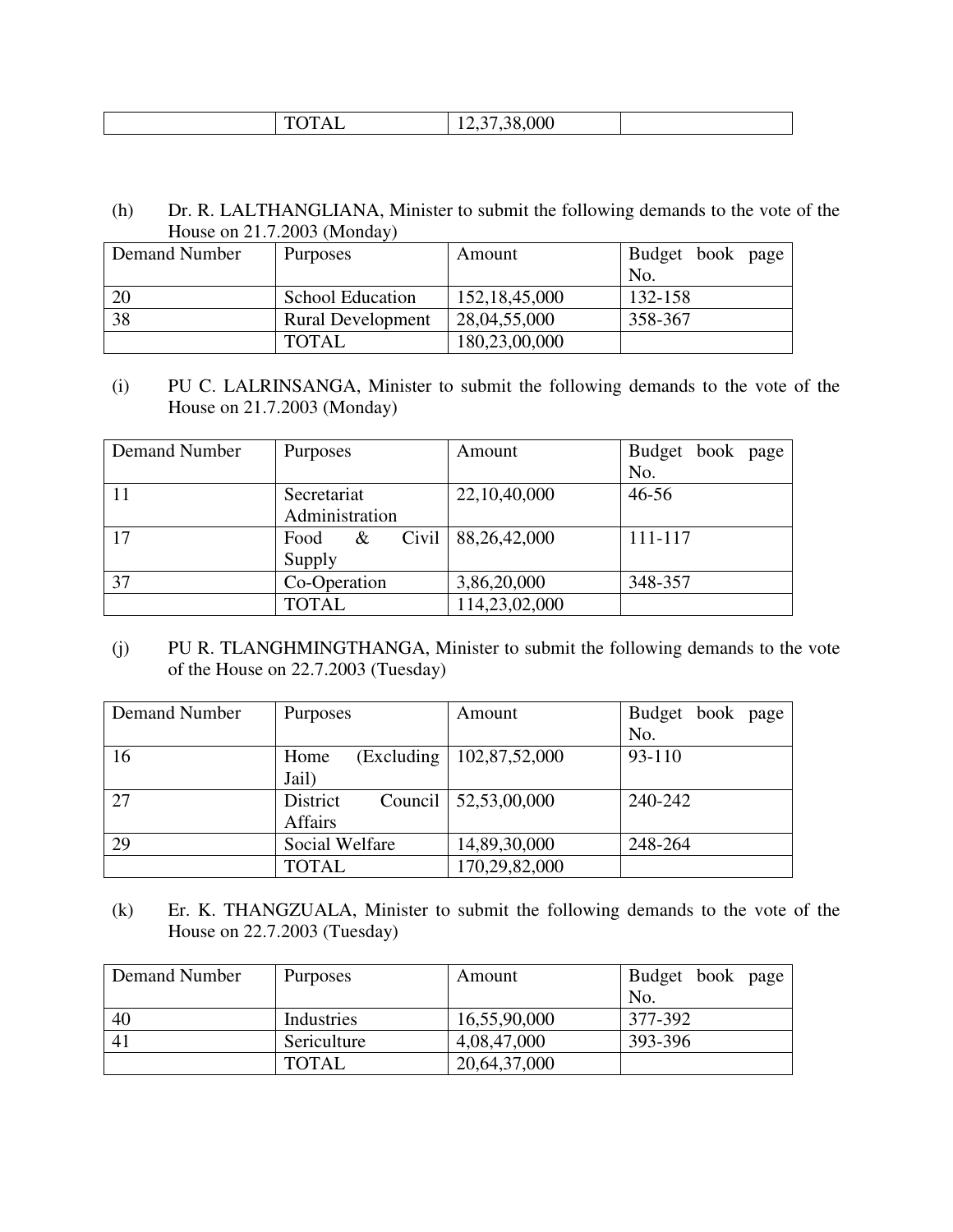(l) PU TAWNLUIA, Minister to submit the following demands to the vote of the House on 23.7.2003 (Wednesday)

| Demand Number | <b>Purposes</b>                     | Amount           | Budget book page |
|---------------|-------------------------------------|------------------|------------------|
|               |                                     |                  | No.              |
| 13            | $\&$<br>Personnel<br>Administration | 70,80,000        | 59-61            |
|               | Reform                              |                  |                  |
| 25            | Water<br>Supply                     | $&$ 41,19,40,000 | 221-231          |
|               | Sanitation                          |                  |                  |
|               | <b>TOTAL</b>                        | 41,90,20,000     |                  |

(m) PU LALRINCHHANA, Minister to submit the following demands to the vote of the House on 23.7.2003 (Wednesday)

| Demand Number | <b>Purposes</b>     | Amount       | Budget book page |
|---------------|---------------------|--------------|------------------|
|               |                     |              | No.              |
| -6            | <b>Land Revenue</b> | 6,03,66,000  | $25 - 30$        |
| 30            | Relief<br>&         | 3,77,10,000  | 265-267          |
|               | Rehabilitation      |              |                  |
| 34            | Animal Husbandry    | 13,28,75,000 | 305-326          |
|               | TOTAL               | 23,09,51,000 |                  |

(n) PU H. VANLALAUVA, Minister to submit the following demands to the vote of the House on 24.7.2003 (Thursday)

| Demand Number | <b>Purposes</b> | Amount       | Budget book page |
|---------------|-----------------|--------------|------------------|
|               |                 |              | No.              |
| 19            | Local           | 52,07,20,000 | 121-131          |
|               | Administration  |              |                  |
|               | Department      |              |                  |
|               | <b>TOTAL</b>    | 52,07,20,000 |                  |

(o) PU ZORAMTHANGA, Minister to submit the following demands to the vote of the House on 24.7.2003 (Thursday)

| Demand Number | <b>Purposes</b>             | Amount      | Budget book page |
|---------------|-----------------------------|-------------|------------------|
|               |                             |             | No.              |
|               | Legislative                 | 5,49,50,000 | $1 - 4$          |
|               | assembly                    |             |                  |
| 2.            | Governor                    | 5,10,000    | $5 - 8$          |
|               | <b>Council of Ministers</b> | 1,89,60,000 | $9-10$           |
|               | Vigilance                   | 85,10,000   | $23 - 24$        |